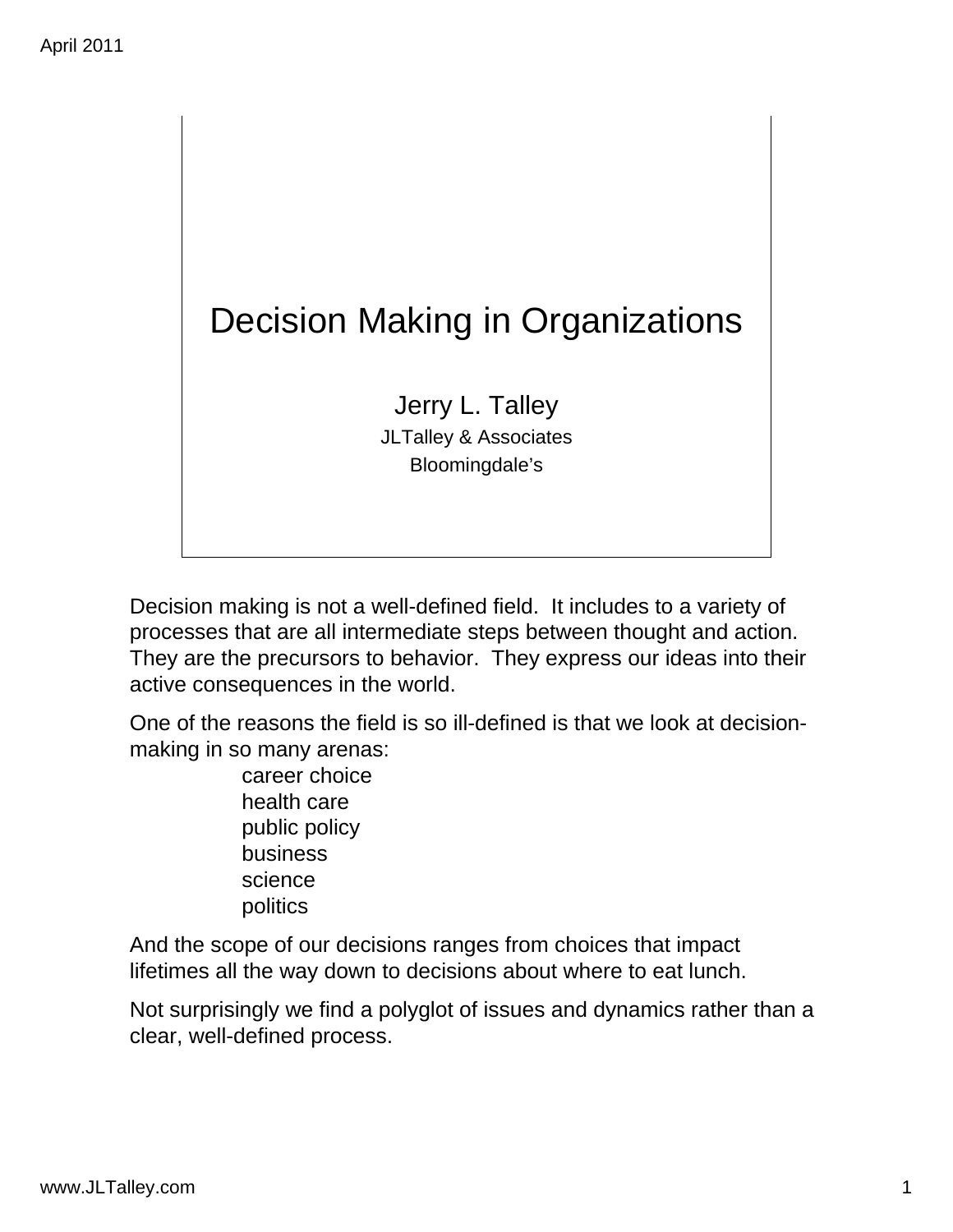### Most of us, most of the time…

When faced with tough choices, we focus on making the *right choice*, not making the choice *in the right way*.

We focus on securing •More expertise

- •More inclusion
- •More resources
- •Better data
- •More time

A better process would temper the most likely distortions and build the best base for stronger implementation.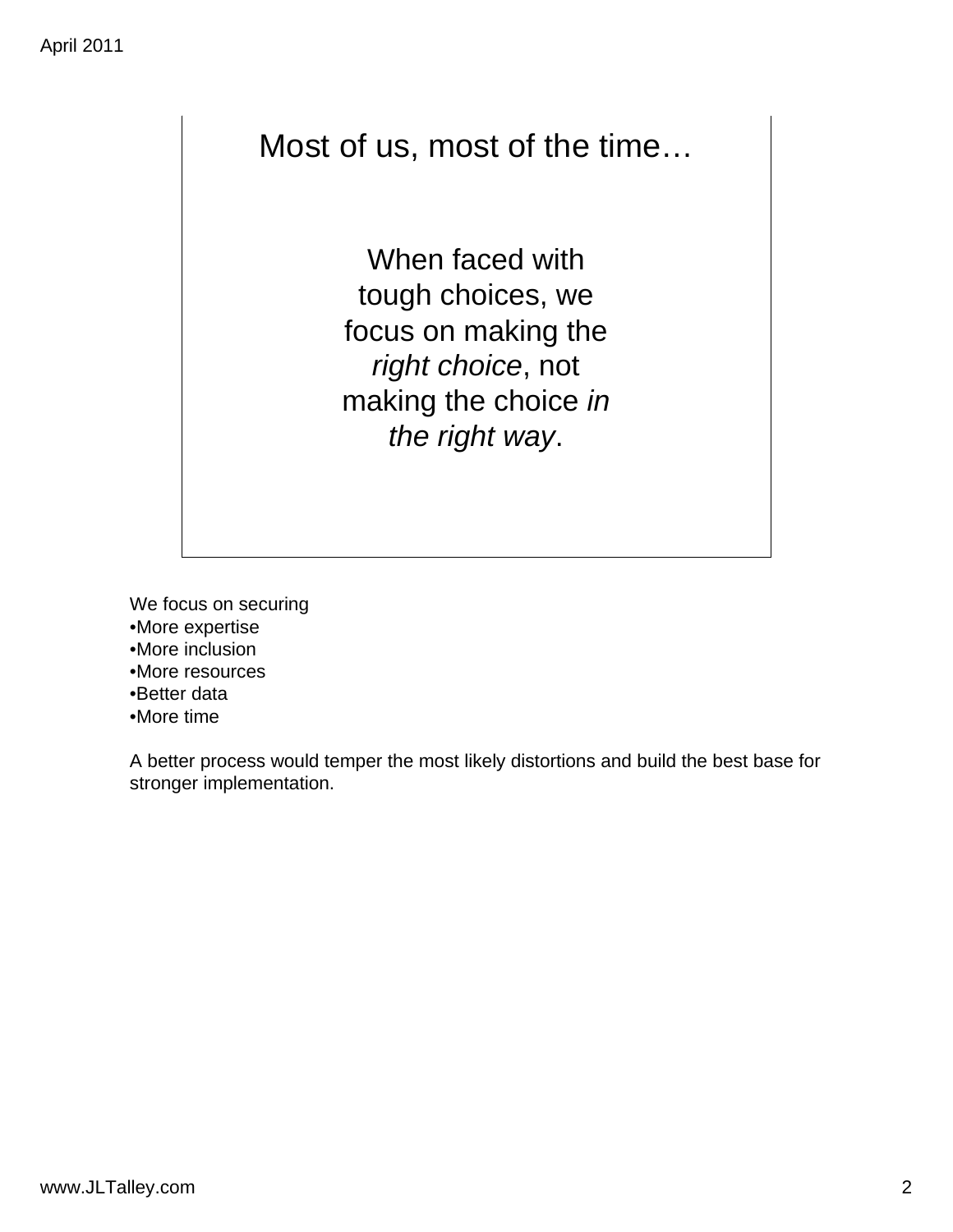

This is a fairly colloquial notion of how to go about decision making. It appears quite rational, almost intuitive.

The problem is that it doesn't work well in practice. However good it is in theory, it misses the most critical steps leading up to a high-quality decision.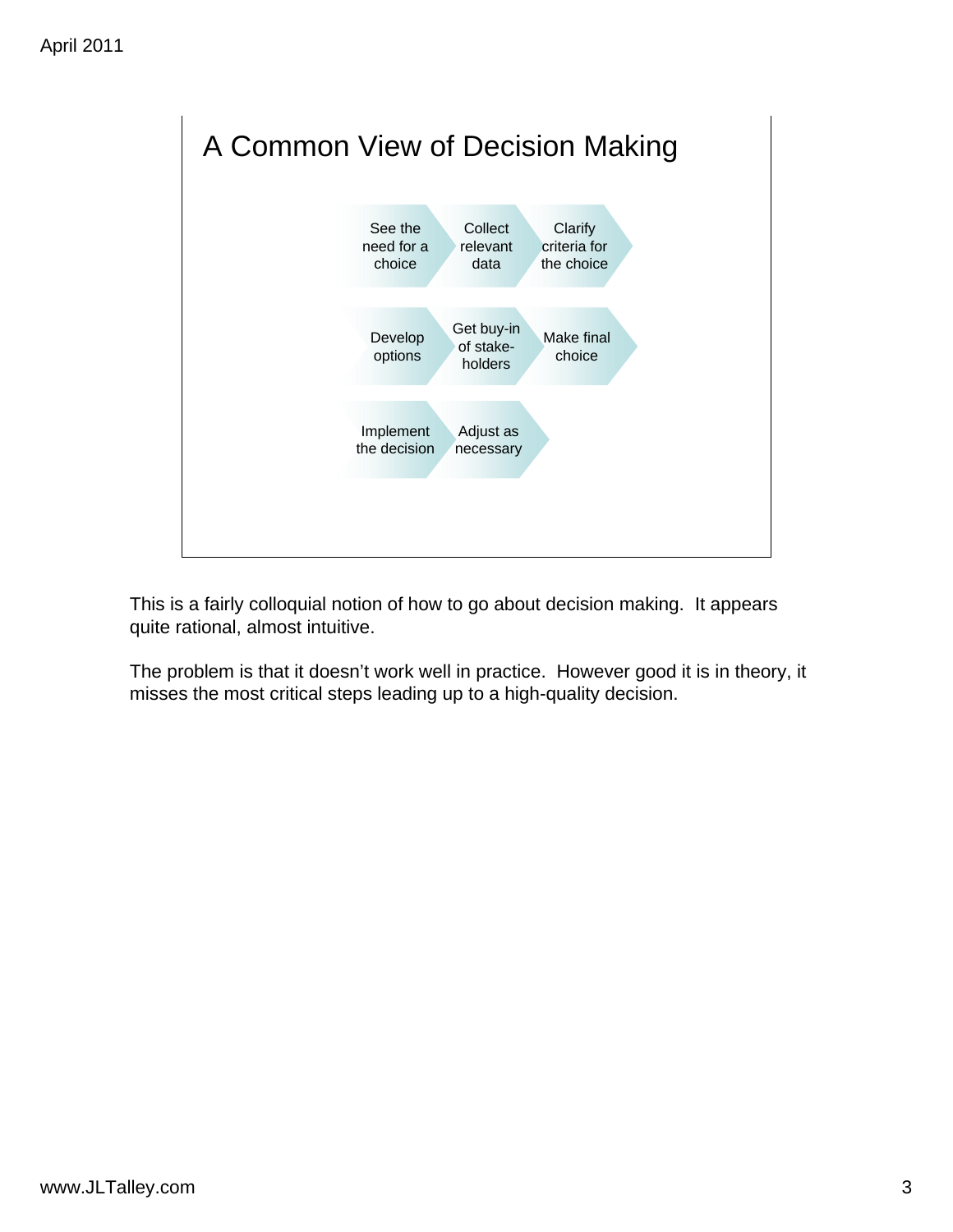

The quality of managerial decision-making seems to be declining, for several reasons:

- shorter time frames with generally contracting business cycles
- eroding quality of data (internet is not a juried source)
- rate of change invalidates data behind a decision before implementation

**Distortions:** We are not a rational species; we are prone to all manner of illogical thought processes. We are easily effected by social pressure, others' opinions, preconceived notions of what is honorable or acceptable. When it comes to decision-making, we need to acknowledge that the deck is stacked against us. We have the same emotional and cognitive wiring as our humanoid predecessors. We're prepared for day-to-day survival in the tribe. All of modern life is a stretch.

**Meta-DM'ing:** There are decisions we make about decision-making. They typically happen too fast to be noticed. They're embedded in a word, a glance, an unintentional frame. We would have to slow down and unpack our more fleeting thoughts to expose these processes.

**Challenges:** If we turn our attention to the situation, we can characterize the different challenges that make decision-making difficult.

**Making good decisions:** Our overall purpose tonight is to improve the quality of your decisions. So before we're done we want to look at how to make decisions. And how to make them better.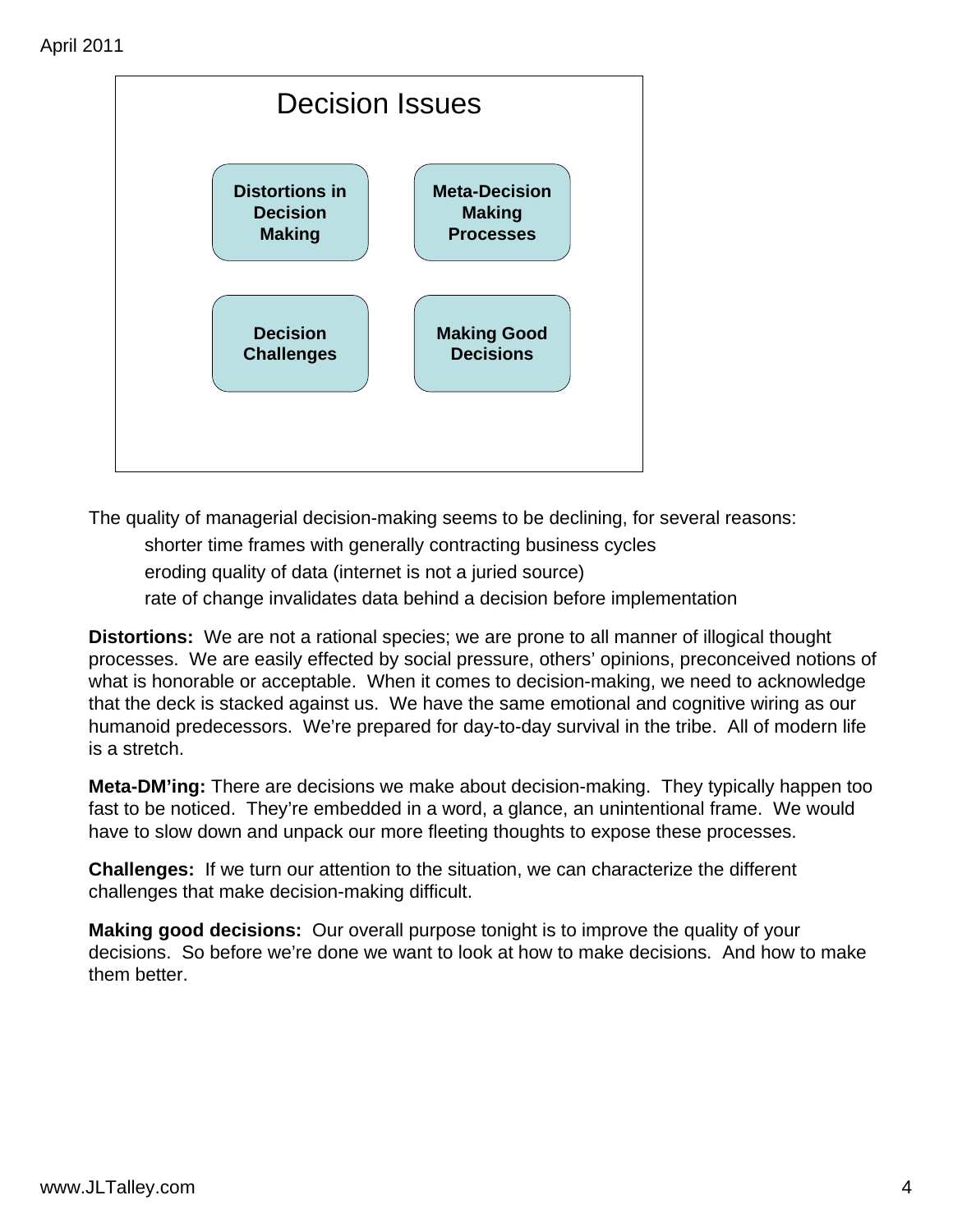

**Confirmation Bias:** focus on information supporting desired outcome **Wishful thinking:** seeing things in an overlay optimistic light **Recency/Primacy effect:** focusing on information that is most recent, or first available. **Repetition bias:** favoring information repeated the most **Anchoring:** basing decision on an inappropriate reference point **Source credibility:** favoring info from sources we like **Avoiding the unknown:** "world hunger" story **Attribution asymmetry:** attributing our success to talents, while dismissing failures as bad luck or circumstances. Doing the reverse for others. **Lake Woebegone effect:** the persistent belief that 80% of us are above average **Incremental decision making**

**Role fulfillment:** Becoming a parent or manager **Group think:** more responsive to harmony and consensus than quality **Sunk costs:** (zero-based) budgeting? 10% increase over last year's goal **Authority <> Knowledge** 

Boss often more sensitive to broader environment.

The impressive part of the list is not its contents, but its sheer length. The pitfalls in decision-making are numerous, subtle, and swift. **[QUALITY]** They are also quite vulnerable to simply being noticed and named.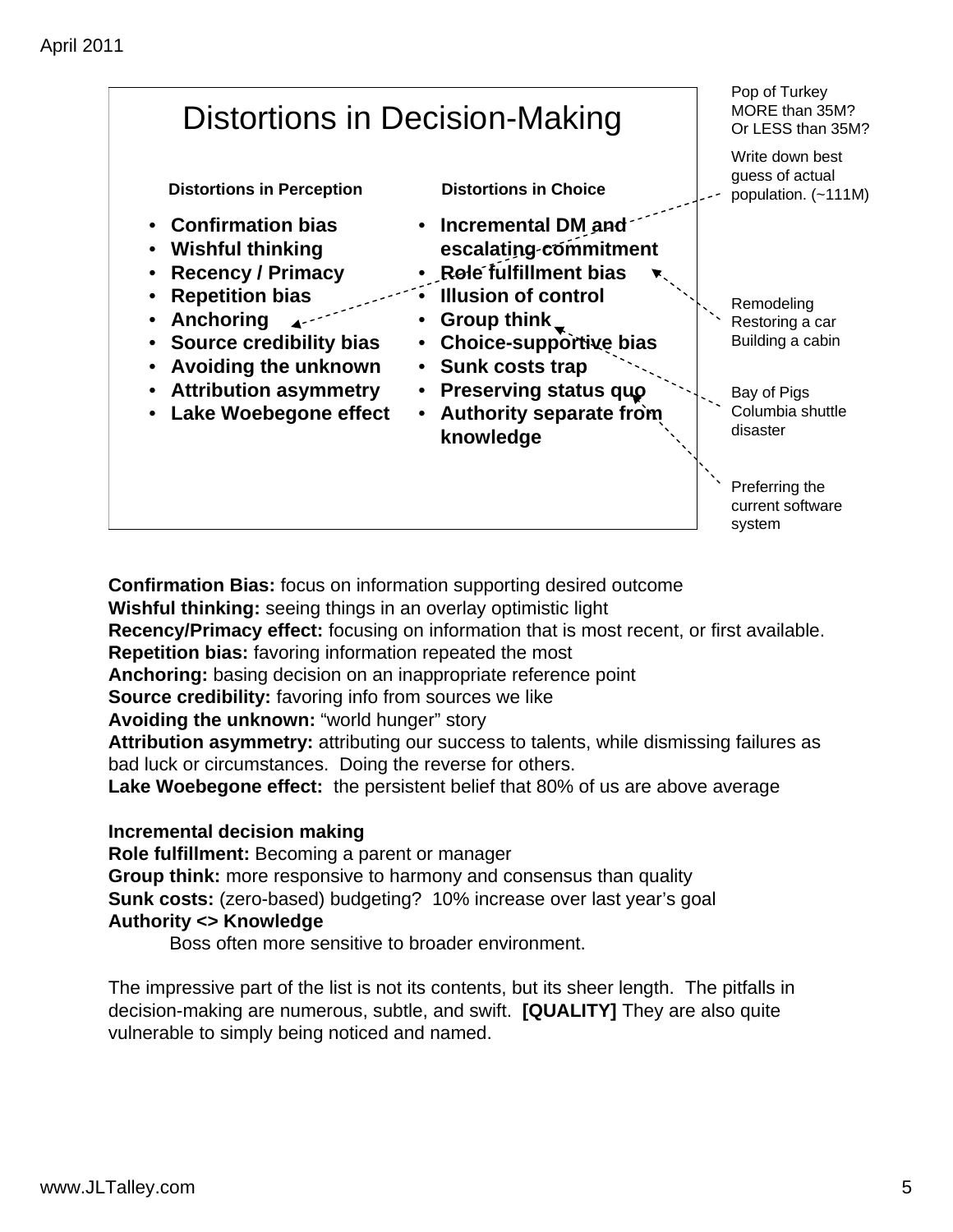| <b>Decision Issues</b>                 |                                                                                                                                                                                            |  |  |  |
|----------------------------------------|--------------------------------------------------------------------------------------------------------------------------------------------------------------------------------------------|--|--|--|
| <b>Making Good</b><br><b>Decisions</b> | Content<br>٠.<br>$\blacksquare$ Ends<br>• Means<br>• Values<br>• Style<br>• Forums<br>· Individual<br>• Group of Equals<br>• Boss - Subordinate<br>• Collectives<br>• Cross organizational |  |  |  |

The quality of managerial decision-making seems to be declining, for several reasons: shorter time frames with generally contracting business cycles eroding quality of data (internet is not a juried source) rate of change invalidates data behind a decision before implementation

The key to better decisions requires that we can parse out the content, adjust for our own decision-making style (which could be a liability), and understand the forum within which we will be making the decision.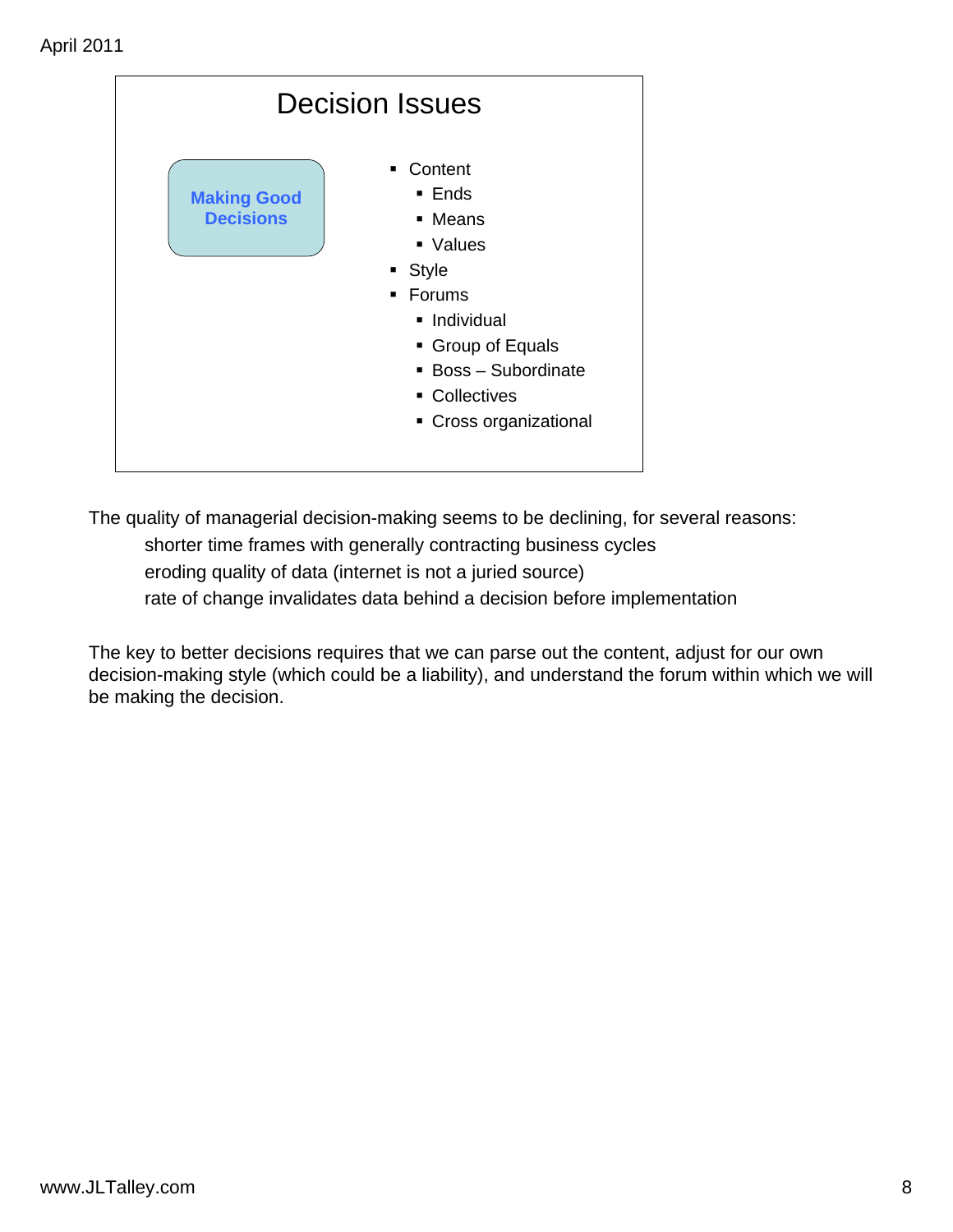

Decisions are typically a mix of ends, means, and values. That is, we are usually juggling a combination of desirable outcomes, methods, and constraints of equity, honor, respect, or some other value.

It's made more difficult since ENDS and MEANS are relative. Your daughter's graduation from college was an END for you, but just a MEANS for her.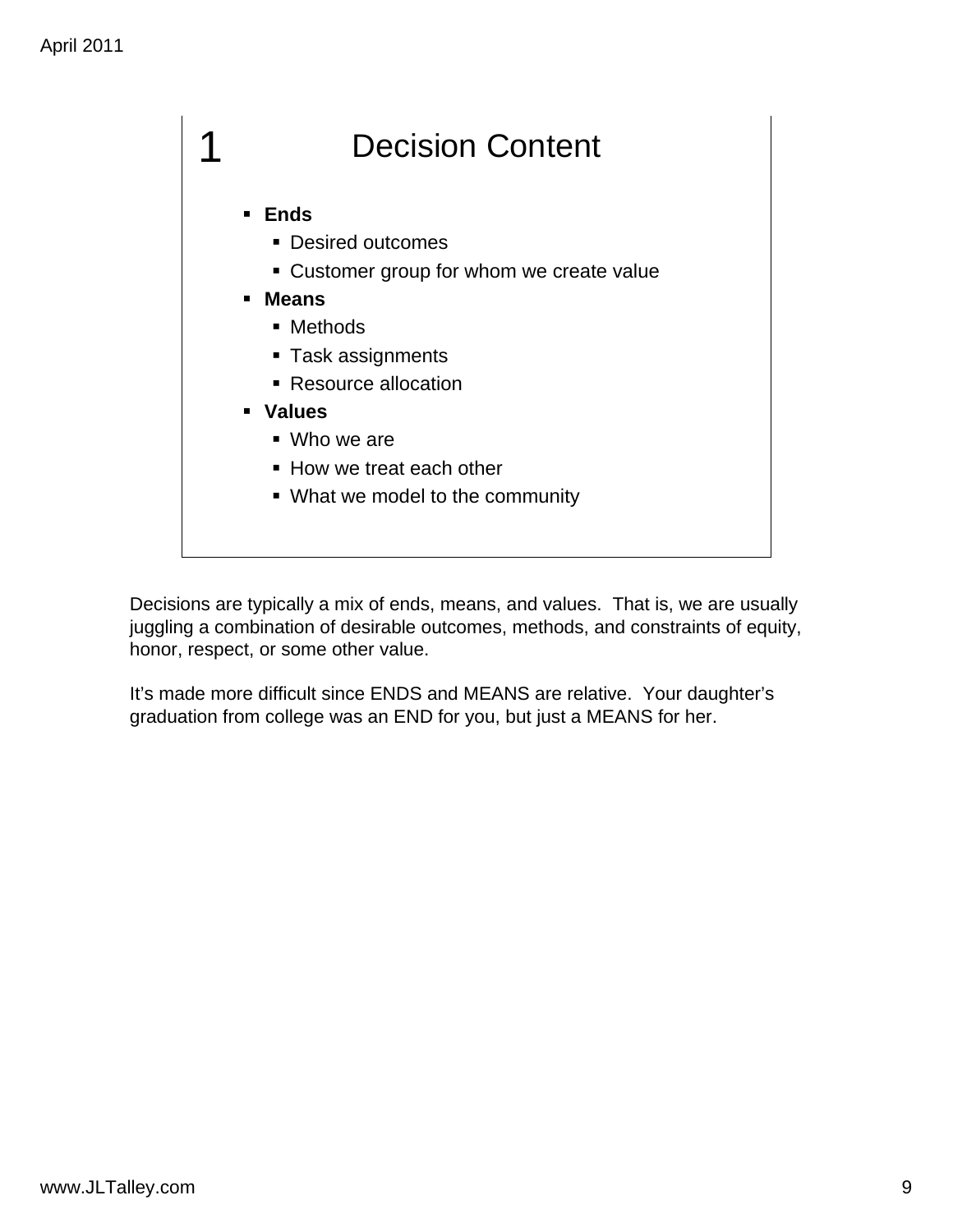

Any decision contains a mix of these 3 elements; the first step is being able to tease out the various components thoroughly. Here's some examples:

Releasing **overly optimistic estimates of the delivery date** for a new product contains the following elements:

GOAL: Secure the greatest customer commitment to purchase MEANS: Misrepresent the availability of the product VALUES: Honesty, reputation, credibility (in this case, values at risk)

#### Postpone the **announcement of a likely downsizing:**

GOALS: Make an orderly transition in staffing without compromising program delivery

MEANS: Choosing an announcement schedule that leaves little chance for disruptive, personal agendas to contaminate the work team

VALUES: Honesty, consideration (values at risk)

#### **Launching a new program?**

GOAL: What are we hoping to achieve? Whose the customer? MEANS: Are the costs justified? Will it work? VALUES: Does it reflect who we are? Fit with our culture?

#### **Installing a new software program?**

GOALS: What work flow are we hoping to support? MEANS: Will training actually change peoples' behavior? VALUES: Are we giving people more control? Options? Satisfaction?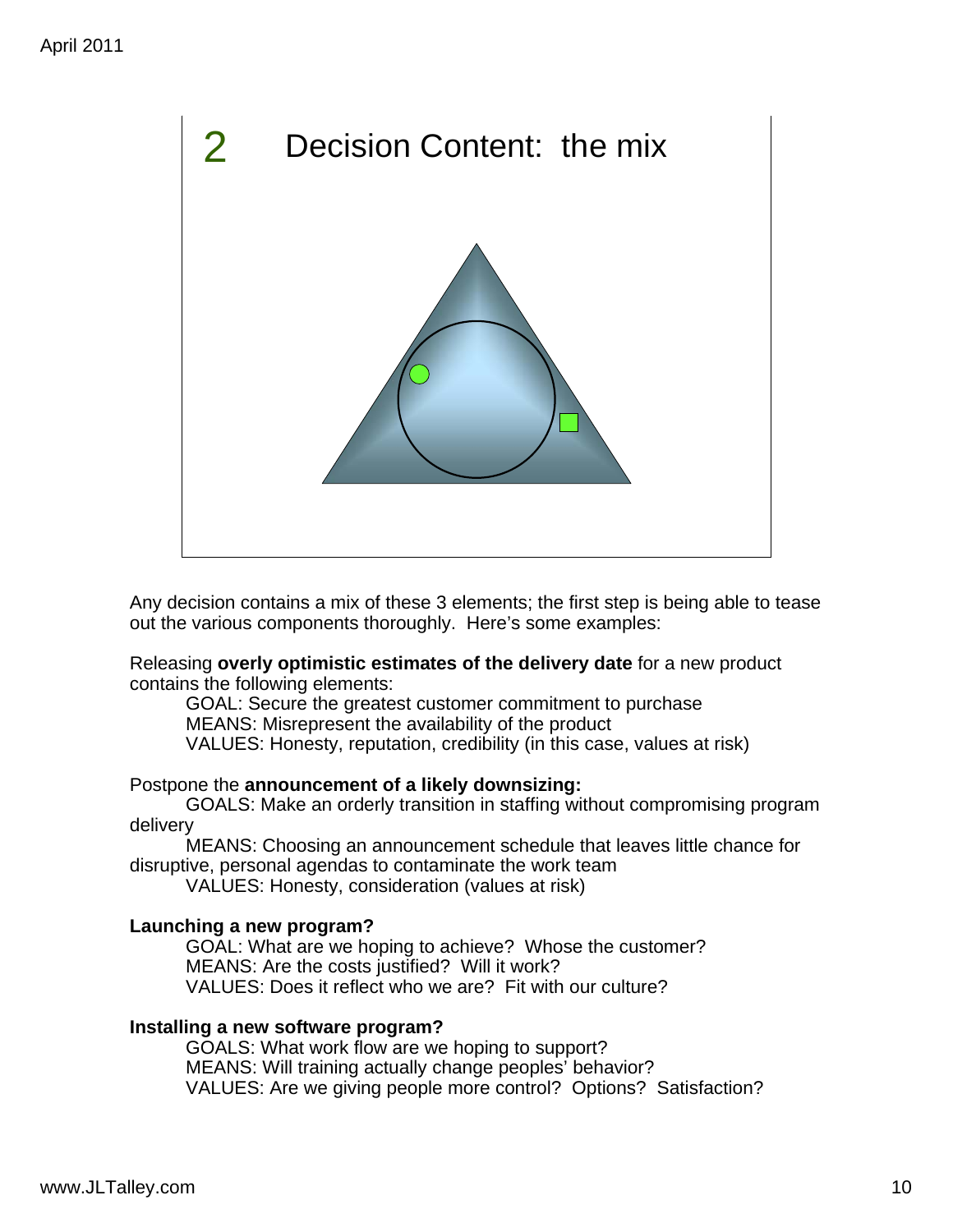

As useful as the Ends-Means-Values distinction may be, it still glosses over some critical differences. It is useful to add another dimension to our model of content. Sometimes we are making decisions about whole systems (departments, agencies, communities, etc.), sometimes about particular tasks (projects, work flows, etc.), and sometimes we are making decisions about (or as) individuals. Or perhaps we are coaching someone to make a decision for themselves (i.e. career coaching).

And the distinction between systems vs. tasks vs. people is rather loose. Lots of decision situations could be viewed in more than one category. The best response however, is not to tighten up the definitions, but rather to loosen up our thinking.

Each type of content requires a different approach. Each situation may require a unique strategy.

### **Systems**

Notice that a Task decision could easily slide into a Systems decision. Are there others pursuing the same goals? Or using the same resources? Or serving the same population? Do we really have control over all the relevant variables?

### **Tasks**

Programs; projects Process flows Dominated by considerations of scheduling, resource requirements, coordination

### **People**

Hiring; firing; Training, coaching; mentoring; development Denying services or coverage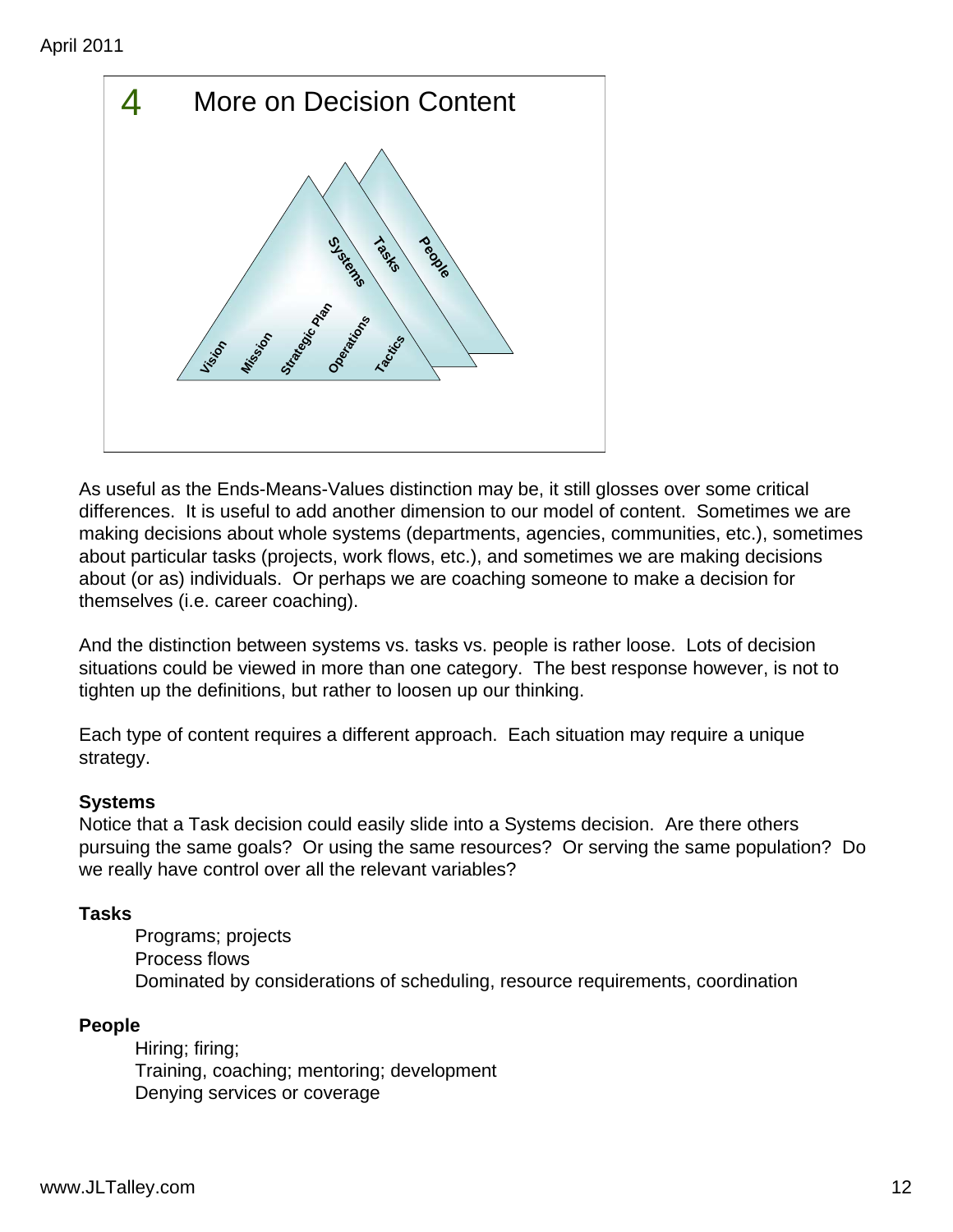| <b>Decision Content</b> |                                                          |                                                    |                                                |
|-------------------------|----------------------------------------------------------|----------------------------------------------------|------------------------------------------------|
|                         | <b>Systems</b>                                           | <b>Tasks</b>                                       | <b>People</b>                                  |
| <b>Values</b>           | <b>Culture</b>                                           | <b>Norms</b>                                       | <b>Identity</b>                                |
| <b>Ends</b>             | Organizational<br>Purpose;<br>evolutionary<br>trajectory | <b>Desired</b><br>Outcome;<br><b>Final Product</b> | Career;<br><b>Relationship</b><br><b>Goals</b> |
| <b>Means</b>            | Policies,<br>Structure,<br><b>Processes</b>              | Protocols,<br><b>Checklists</b>                    | Skills,<br><b>Behavior</b>                     |

Now we have a thorough map of the content of a decision. Now we can decide if our decision focus is too narrow .. or too broad. Do we need to include more in our deliberations? Or do we need to narrow our focus?

The goal here is not to decide which is the "right cell" for our situation. It is more to challenge our compartmentalization of the issues. Dividing up the world this way is arbitrary; the real world is horribly interconnected and messy.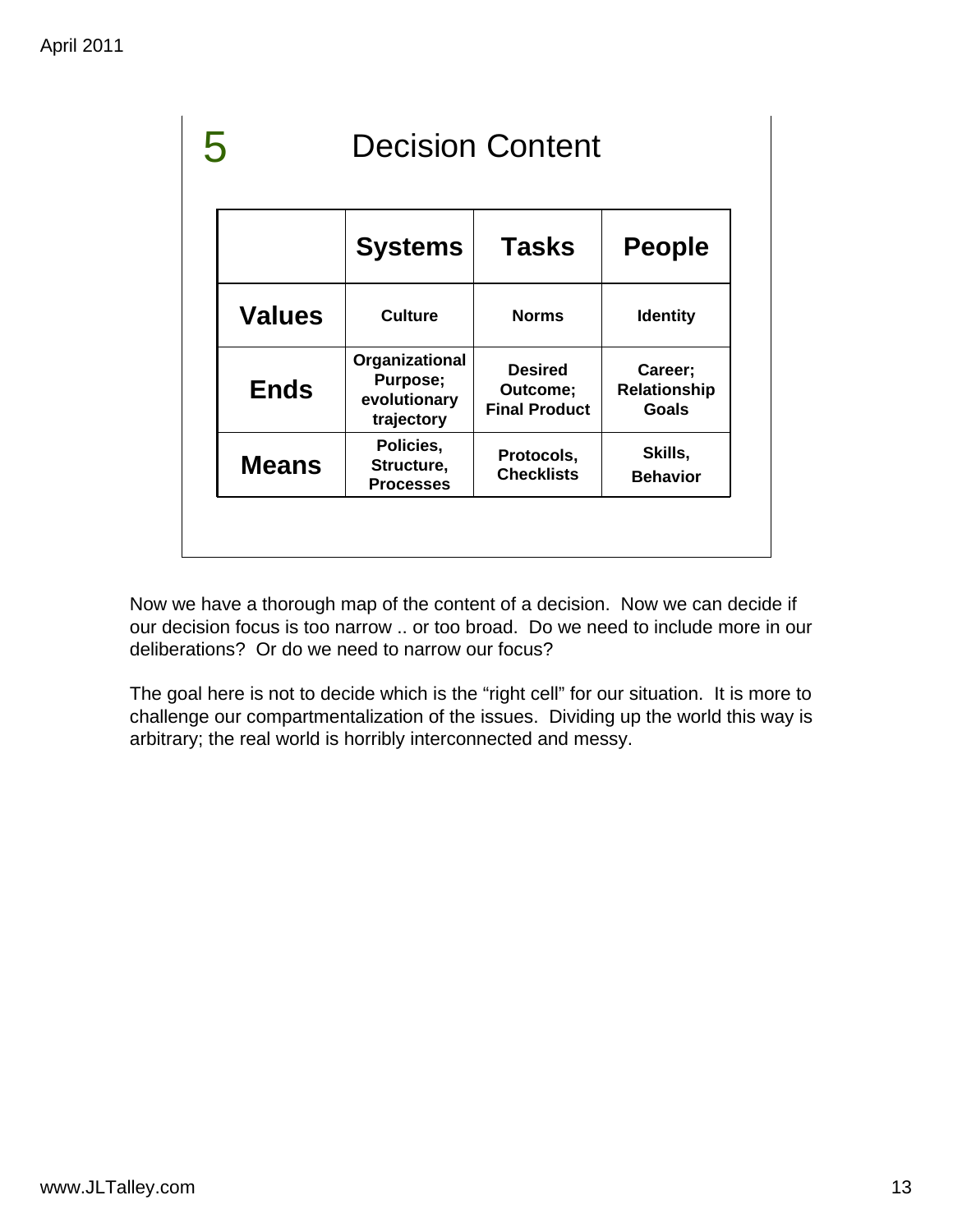## Decision Making Style

- *You immerse yourself in the information, and then get really overwhelmed.*
- *You follow your gut, even when the facts point elsewhere.*
- *You decide on something, and you hang onto it whether it works or not.*
- *You avoid making a choice until it's almost forced on you by external circumstances.*
- *You tend to go along with whatever's popular, even if it's doubtful.*
- *You like to champion the unpopular cause, just to be different.*
- *You're cold; you need more heart.*
- *You make good decisions for the moment, but you miss the long-term trends*

#### **Comments**

- A predisposition that is *independent* of the situation
	- a possible liability, a blind spot
- The style successful in one setting could be disastrous in another
- **Successful DMers adjust** their style to fit the circumstance

Each of us has a decision-making *style*. It is probably unconscious and hence invisible to ourselves. If we asked our friends or co-workers, they could probably describe it for you:

The research on decision-making styles has a very clear finding: **your decisionmaking style is a liability, a blind spot.** It is a predisposition to use a particular sequence or strategy *independent of the subtleties of the situation.* You may have useful principles in your style, but there will always be a situation where it is too much, or too little.

**The styles that fit for one decision challenge may be disastrous if applied to a different decision challenge**. Successful managers and executives are the ones who have adjusted their decision-making style to fit the distinctive features of their situation.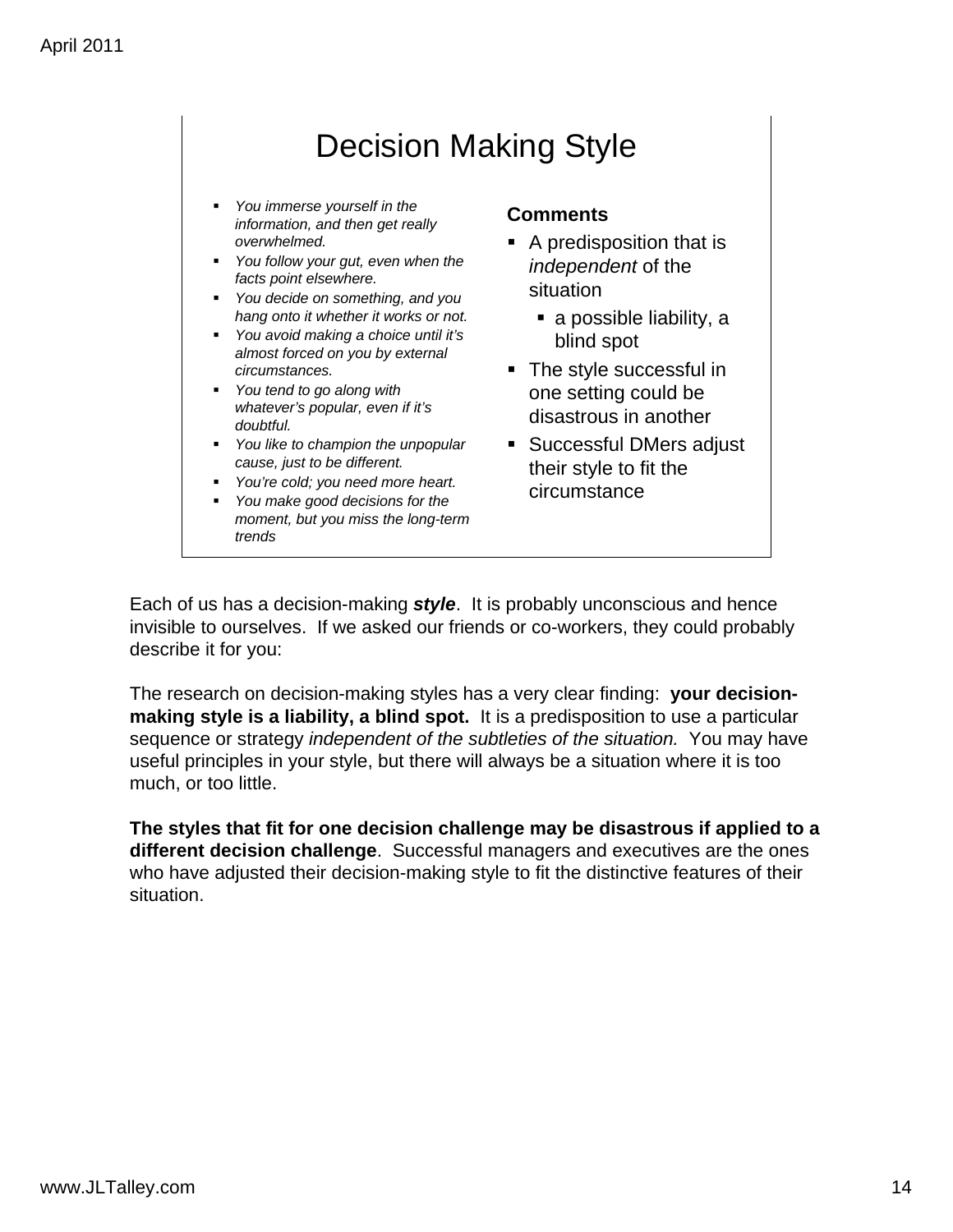![](_page_11_Picture_1.jpeg)

The main premise here is that an intelligent discussion of decision-making is only possible within a particular forum. The dynamics and issues are unique to the forum.

And the techniques that support better decision-making in one venue may be inappropriate or even counter-productive if applied to another venue.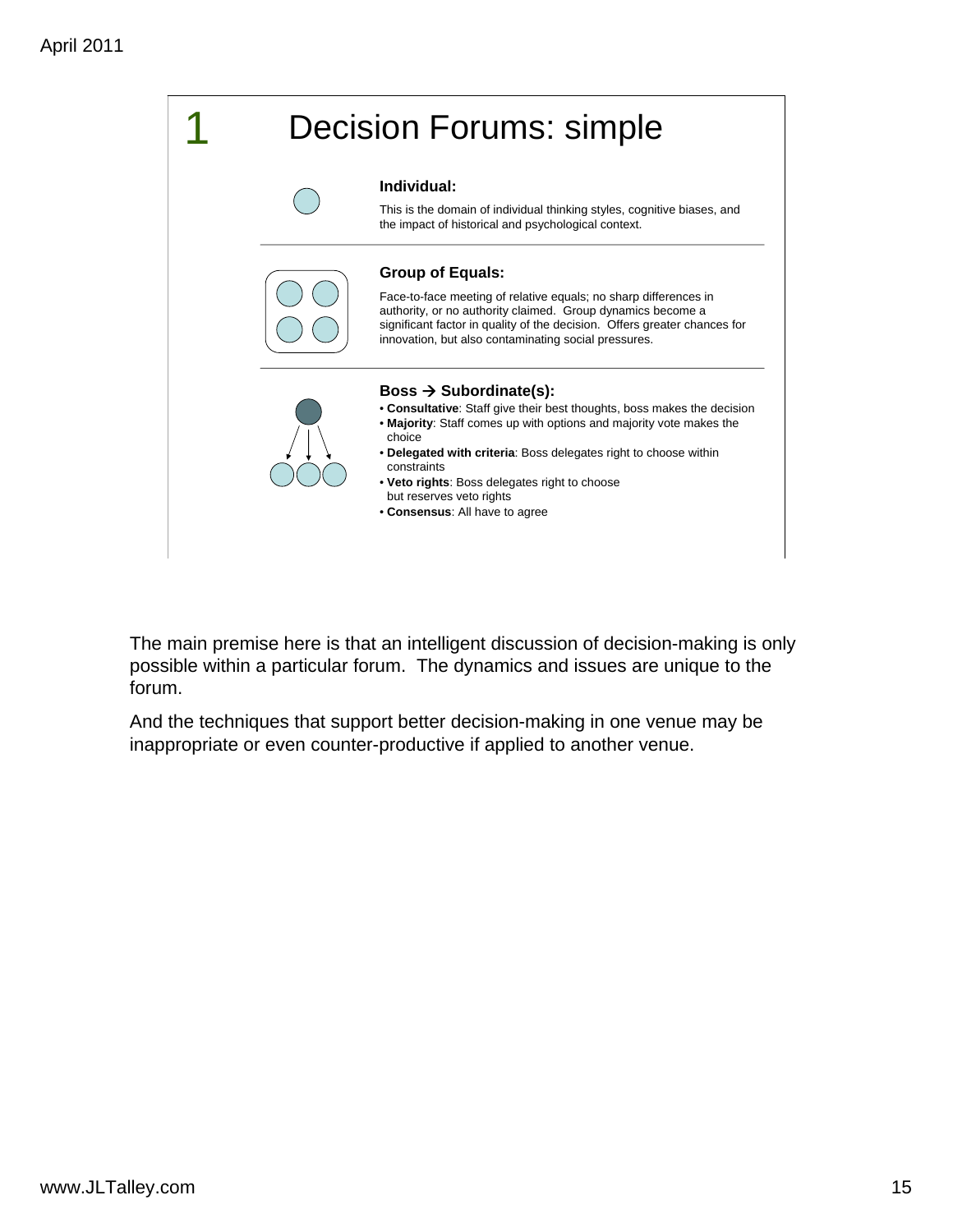![](_page_12_Picture_1.jpeg)

**Collectives** are increasingly dominant in today's business environment. Stakeholders, supply chains, and distributed decision making often mean that "the boss" is a network of dozens rather than a single person.

- •Oversight committees
- •Steering committees
- •Advisory boards

Often involve multiple organizations: The committee that oversees Prop 36 Work Group programs involves all of the following county agencies:

Probation Mental Health Alcohol & Drug CBO / providers **Courts** District Attorney Finance

#### **Cross-organizational:**

CBO's, State, Fed's, City, local businesses Networks of companies in pharmaceuticals Supply chains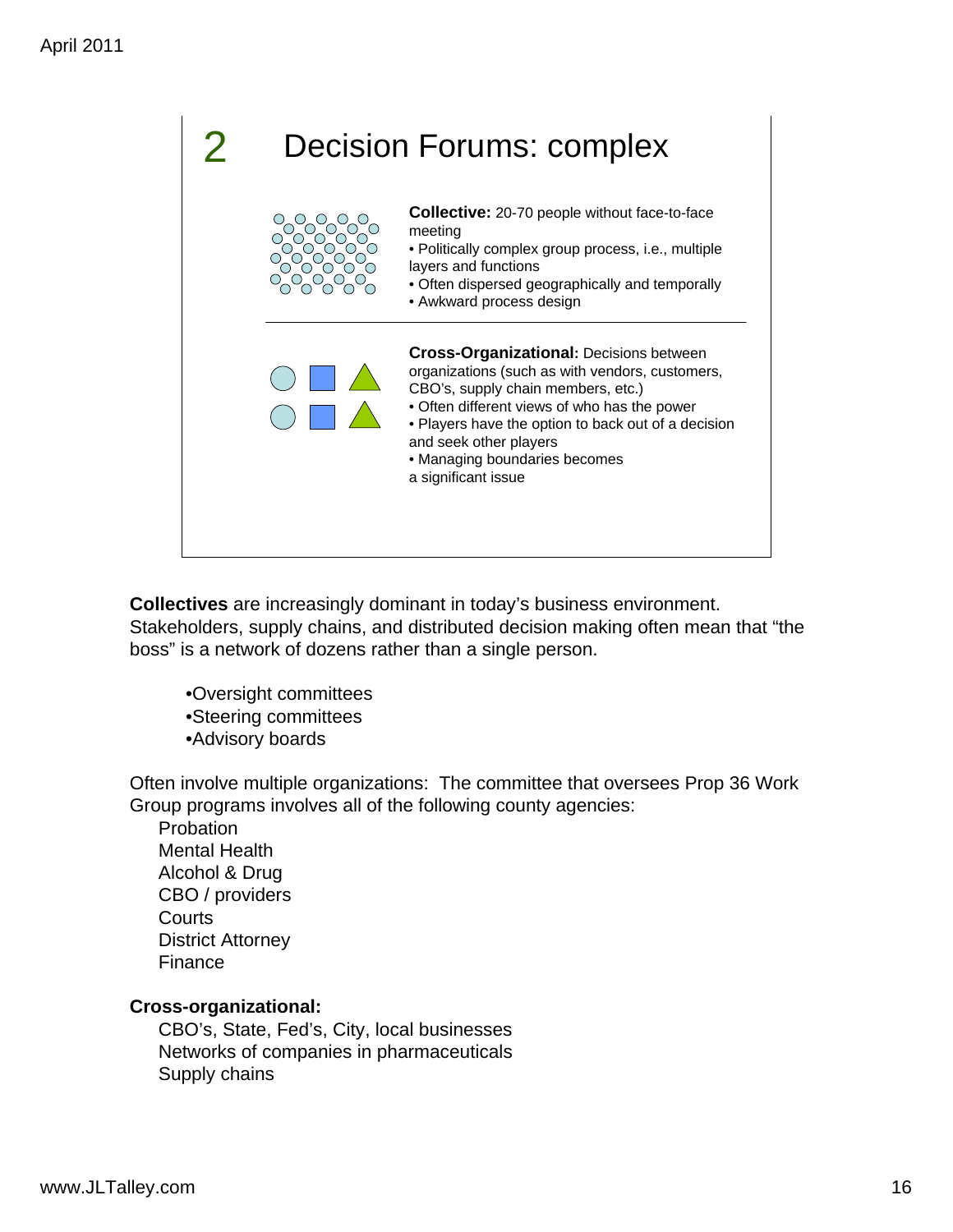More on Groups of Equals • Clarity of membership **Team member or representative? -** Homogeneity of cultures Ambiguity of authority **Uneven expertise or experience**  Negotiated decision style **Level of consensus** • Rights of the minority • Tolerance for ambiguity **Tolerance for risk** 4

Have you ever been on a team that was memorable for the quality of outcome and the closeness of the relationships? Is that your typical experience?

Are there some types of group that are especially good for decision-making? Or especially bad for decision-making?

Groups create a variety of advantages and disadvantages. Some of the **advantages** are:

- 1. Greater pool of knowledge
- 2. Different perspectives
- 3. Greater comprehension
- 4. Increased acceptance for better implementation
- 5. Training ground

Some of the **disadvantages** of a group are:

- 1. Social pressure
- 2. Potential for greater conflict
- 3. Greater process complexity more need to plan the steps
- 4. Longer time frames
- 5. GroupThink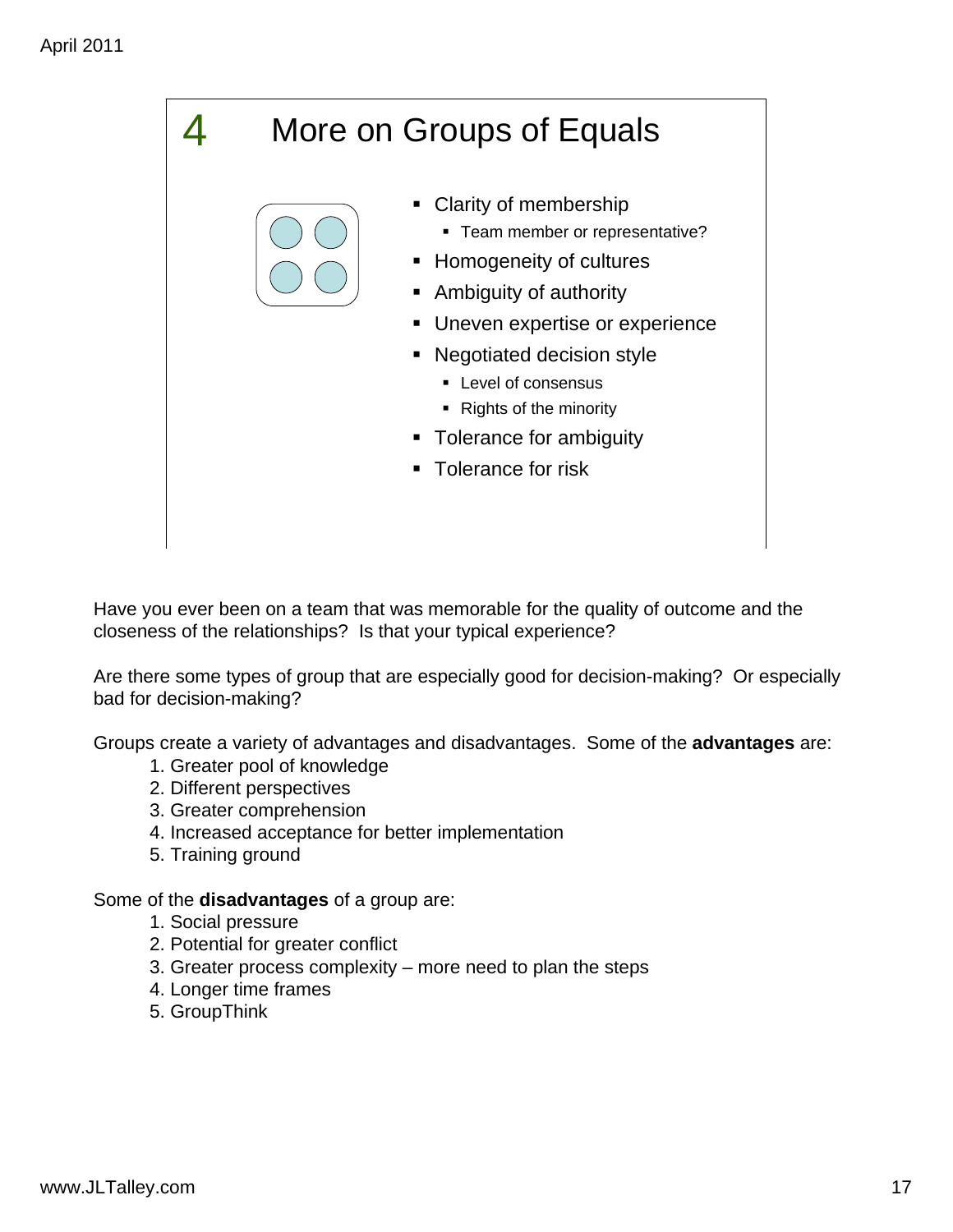# 5 More on Boss and Subordinate(s)

![](_page_14_Picture_2.jpeg)

- Opportunity to lead through framing and process design
- **Temptation to mistake authority for** expertise
- **Build focus without suppressing** discussion
- **Harder to challenge meta decision** processes … but critical
- Can call for clarification in process or decision rule
- Can lead or facilitate "from the floor", including renegotiating the process

Managing up is a critical skill for success in organizations:

- Learn to "lead from the floor"
- Don't surprise the boss
- Don't bring problems without an outline of a solution
- Don't provoke him/her into making a quick decision without adequate input
- Realize they live in a different realm of political networks and interpersonal relationships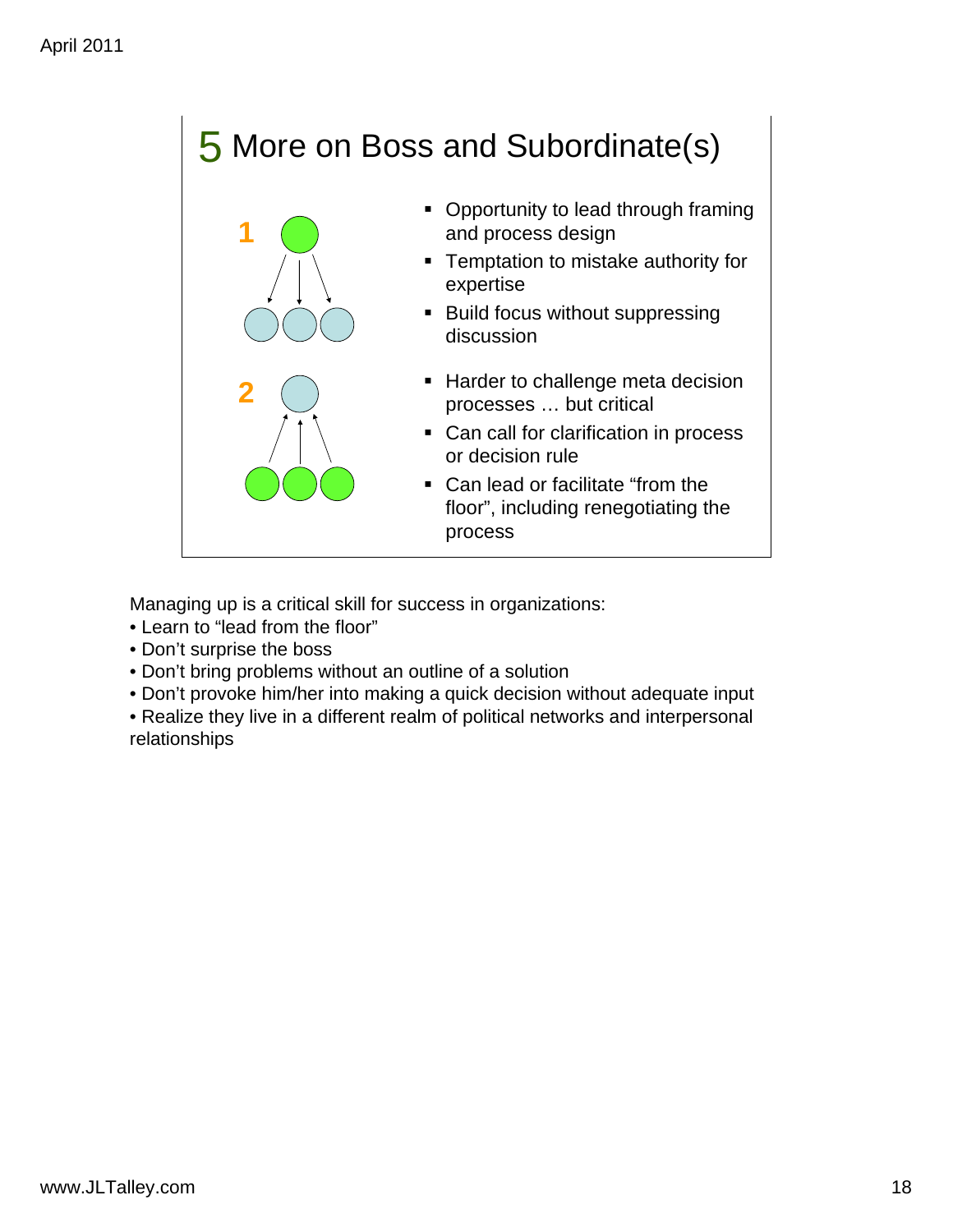![](_page_15_Picture_1.jpeg)

Collectives are often not fully aware of **who is "in" and who is "out".** Can stumble on assumptions of whose a real participant, and who merely needs to be kept informed. Identify not only whose in, but what perspective they represent, or what role they will play (advisor, informant, consultant, DMer, etc.)

Collectives have a tendency to be **divergent.** Conversations of subgroups lead to new issues or reversal of opinion from other sub-groups. The membership is often ambiguous, so new players can surface unexpectedly. And anyone in the collective can suddenly decide to escalate the debate to different authorities, further confounding the debate.

Decisions often are made only because of impending deadlines, or (worse yet) simple fatigue.

There is a powerful and valuable role for someone who acts as a neutral facilitator or recorder for the network.

**Defining a "best practice" for decision making is dependent on the forum.**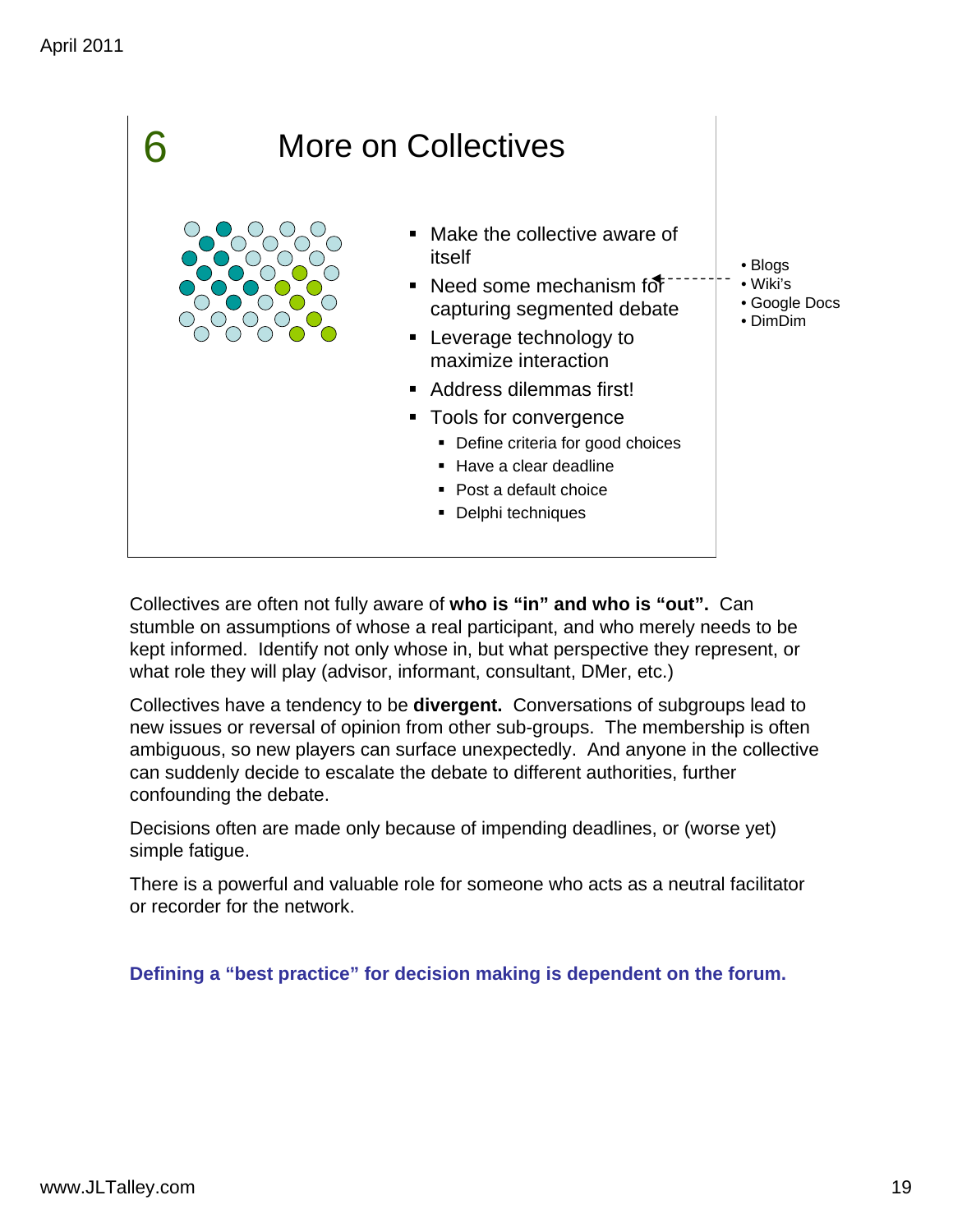# Decision Checklist

- What decision frame provides the most traction?
- Be clear on the content
	- Values? Ends? Means?
	- A system? A task? A person?
- Which decision challenges are most pungent?
	- **Uncertainty? Complexity? Conflict?** Involvement? Severity?
- What are the criteria or constraints for a good choice?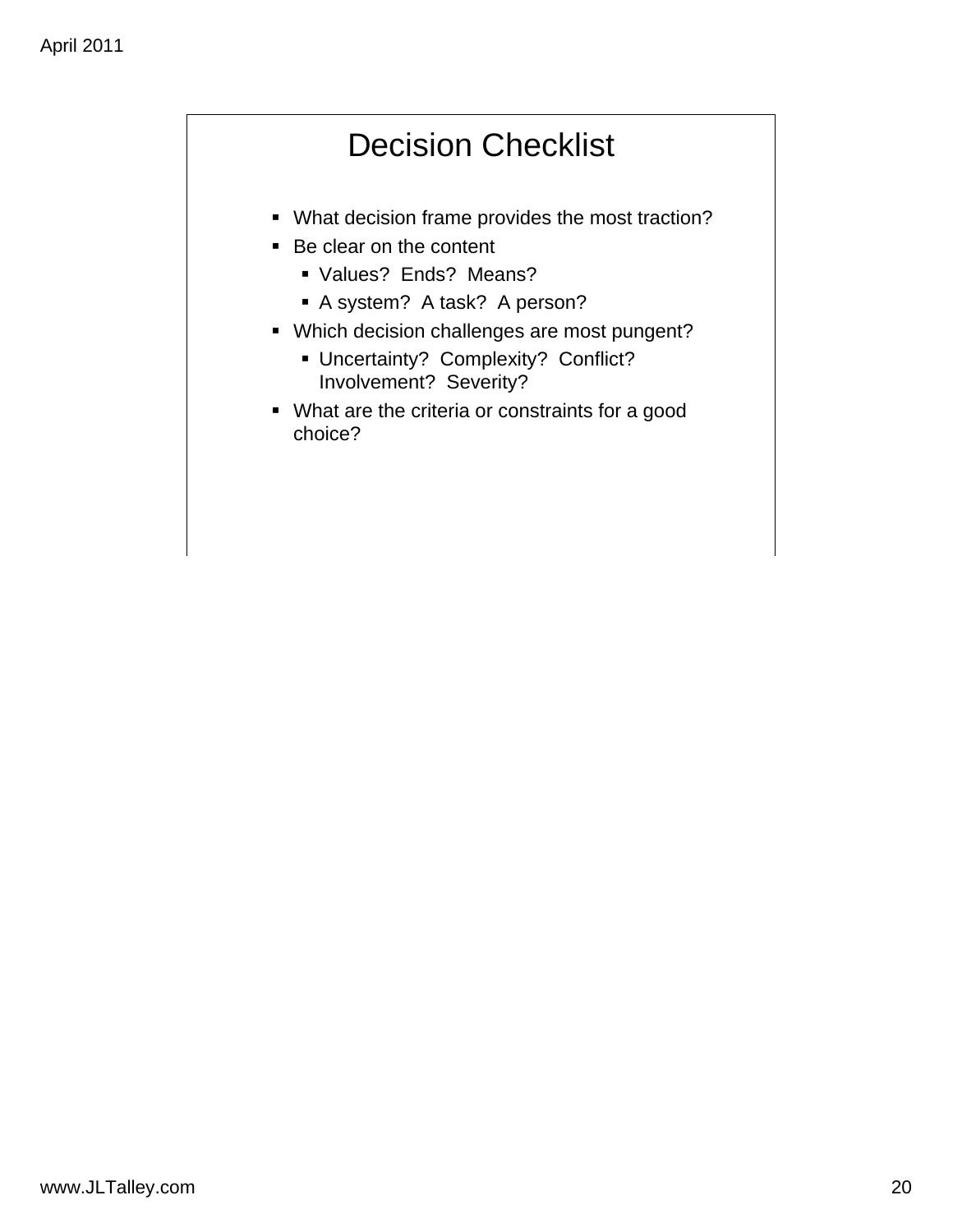### Decision Checklist

- In what forum will the decision be made?
	- **Individual? Equals? Boss/Subordinate?** Collective? Cross-functional?
- **What process would secure the best decision?** 
	- **Inclusion and Speed?**
	- Analytical *and* Intuitive?
	- Divergent *and* Convergent?
- How will we assess the quality of the decision independent of the outcome?

What process options are going to be least comfortable giving my style? How can I compensate for my flat spots?

#### **Analytical and Intuitive**

playful /\ serious emotional  $\wedge$  intellectual head  $\wedge$  heart

The more playful process tools support low-quality options, since they are often the stepping stone to something else entirely unanticipated.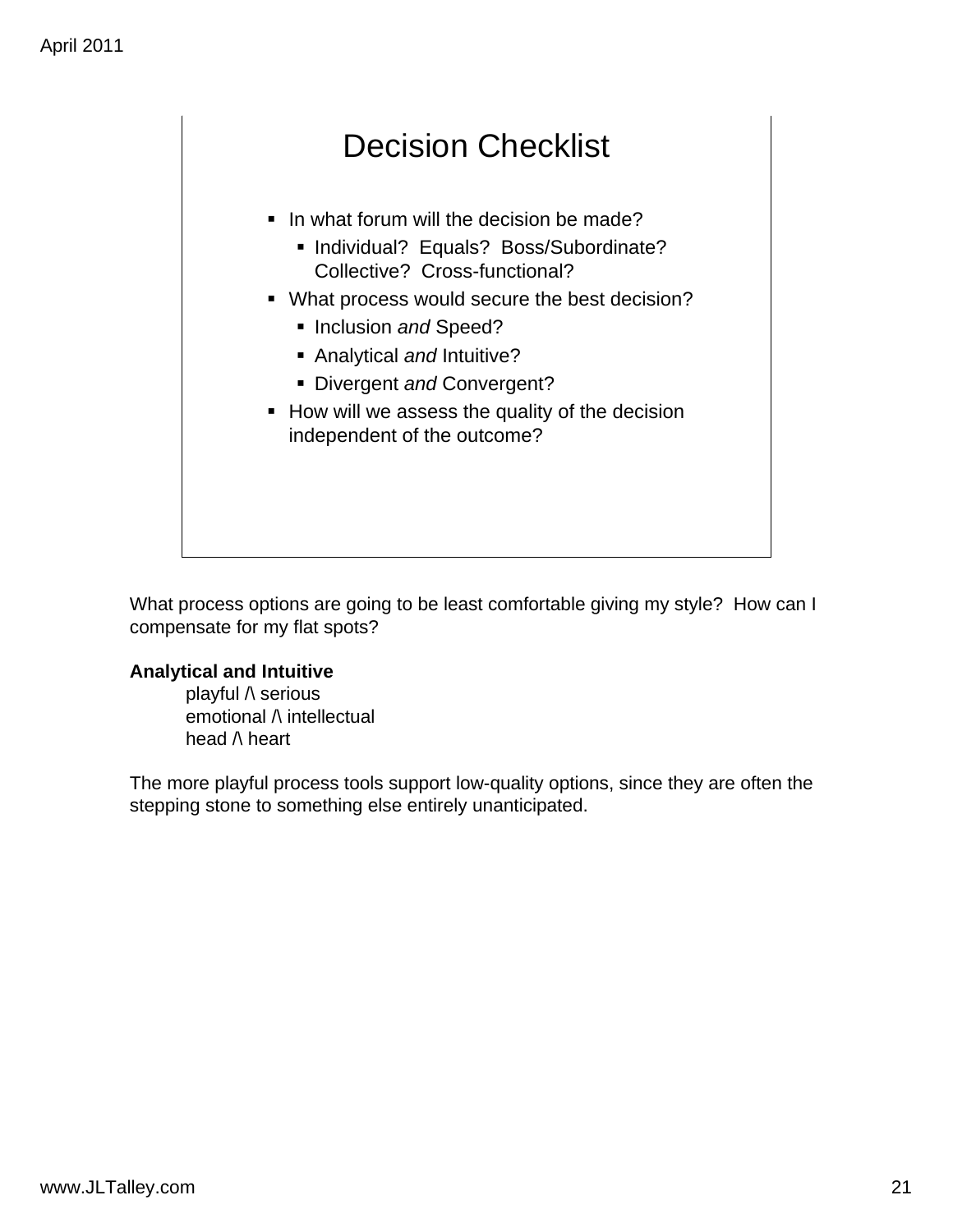![](_page_18_Figure_1.jpeg)

Most of us assess the quality of the decision-making process by the success of the outcome. But if you take that stance, you never focus on how to build the best process *ahead of time.* You can do a post-mortem on a failed decision, but it would have little impact on our ability to plan a good process ahead of time.

Decision quality should be something you can confidently defend even if the outcome was less than desired. In other words, you know you did the best possible process, even though the outcome was less than desired. Now in some organizations, results are a veritable religious totem.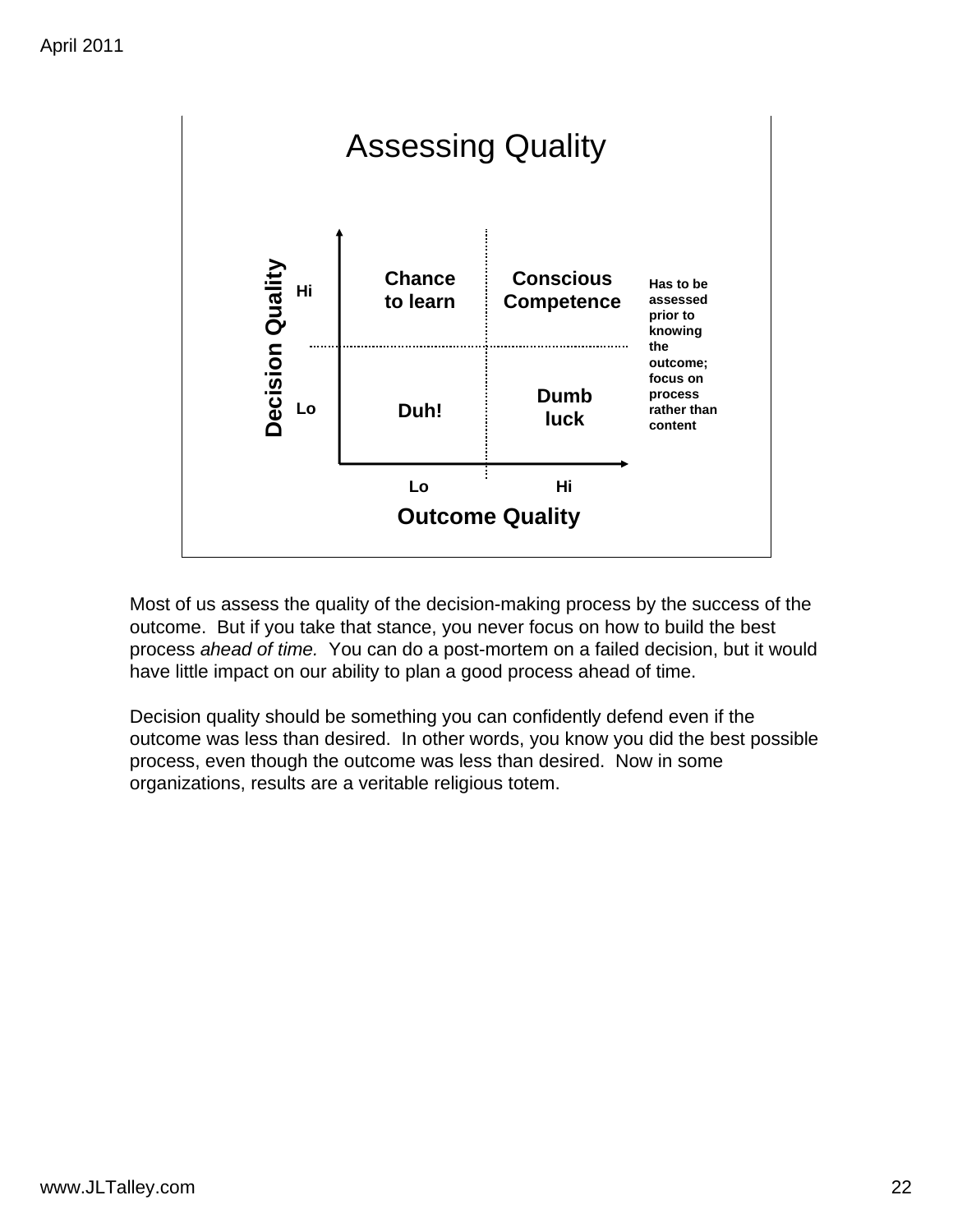![](_page_19_Figure_1.jpeg)

I started with a colloquial – and seemingly rational – model of decision making. So let me close with a modified flow that incorporates the distinctions we've made all along.

Notice that the actual decision-making is late in the chain. If you've attended to the meta-decisions, parsed the content thoroughly, and designed a process, then the actual decision-making should be more straightforward.